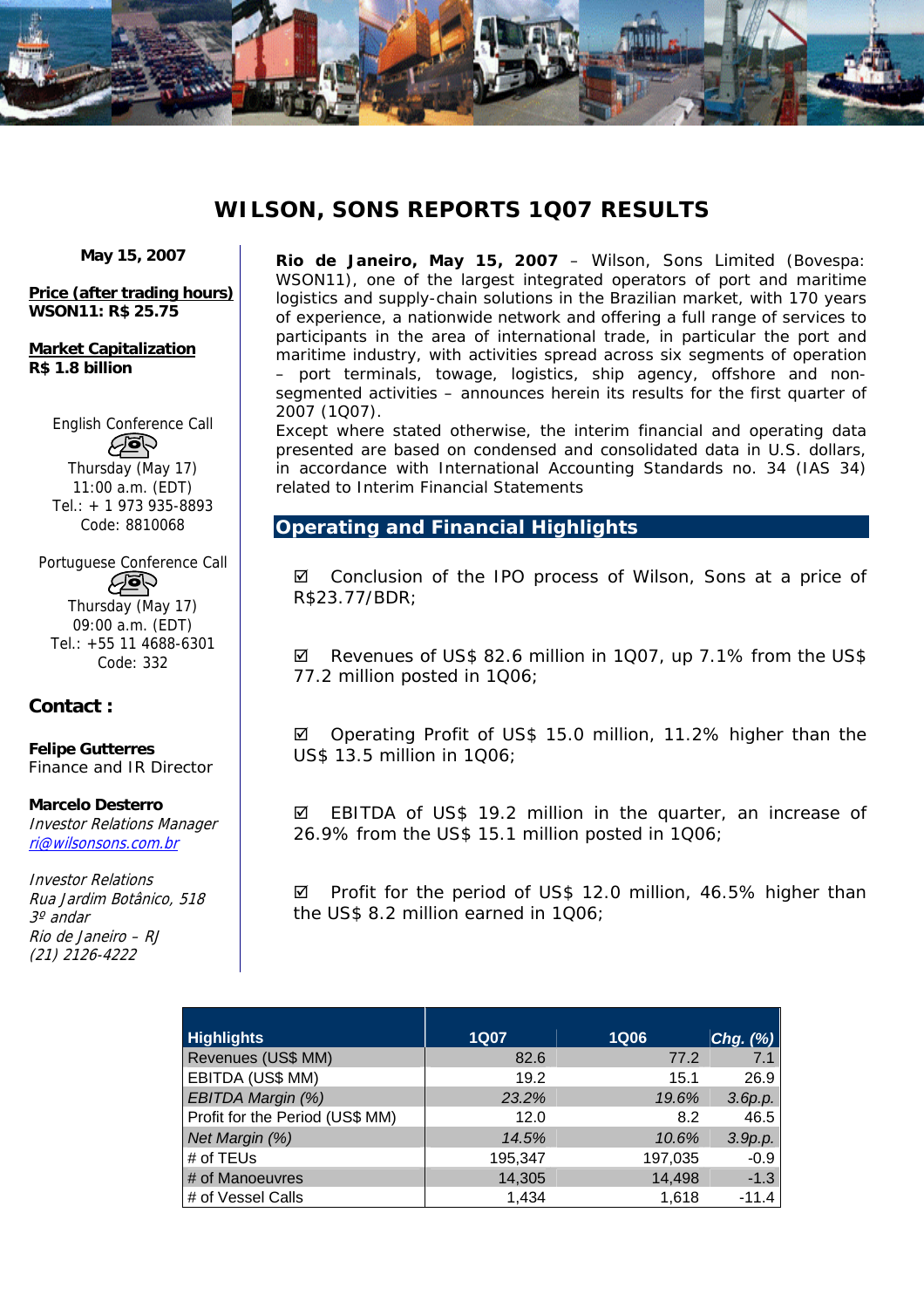

#### **Management's Comments**

The year 2007 will be recorded in the history of Wilson, Sons as the year of the company's IPO process. 26,400,000 Brazilian Depositary Receipts (BDRs) were placed in the offering, comprising a primary offering of 11,000,000 shares and a secondary offering of 15,400,000 shares. The offering price was R\$ 23.77/BDR and the total value of the issue exceeded R\$ 627 million.

In the first quarter of 2007 the company posted growth of 26.9% in EBITDA, 11.2% in Operating Profit, and 7.1% in Revenues. These numbers demonstrate the power of the company's market position and the improvement in its operational efficiency, while also reflecting the favorable environment in terms of Brazil's trade flows.

Brazil's trade flows (the country's total exports plus its total imports) posted growth of 19.5%, rising from US\$ 49.5 billion in the first quarter of 2006 to US\$ 59.1 billion in the first quarter of 2007.

This quarter we added another Platform Supply Vessel (PSV) to our fleet that supports the oil and natural gas exploration and production activities. The PSV Saveiros Fragata is the first PSV vessel, built in Brazil with a diesel-electric propulsion system, with length of 72.6 meters and Deadweight (DWT) capacity of 3,100 tonnes. PSV Fragata was built in Wilson Son's shipyard and will be chartered to Petrobras, building on the company's strategy of fostering growth in its Offshore segment.

 Wilson, Sons continually seeks integration and synergies among its various segments of operation, which – together with its extensive knowledge of the market in which it operates, superior infrastructure and nationwide reach – constitute fundamental factors for the growth and strengthening of its financial and operational performance.



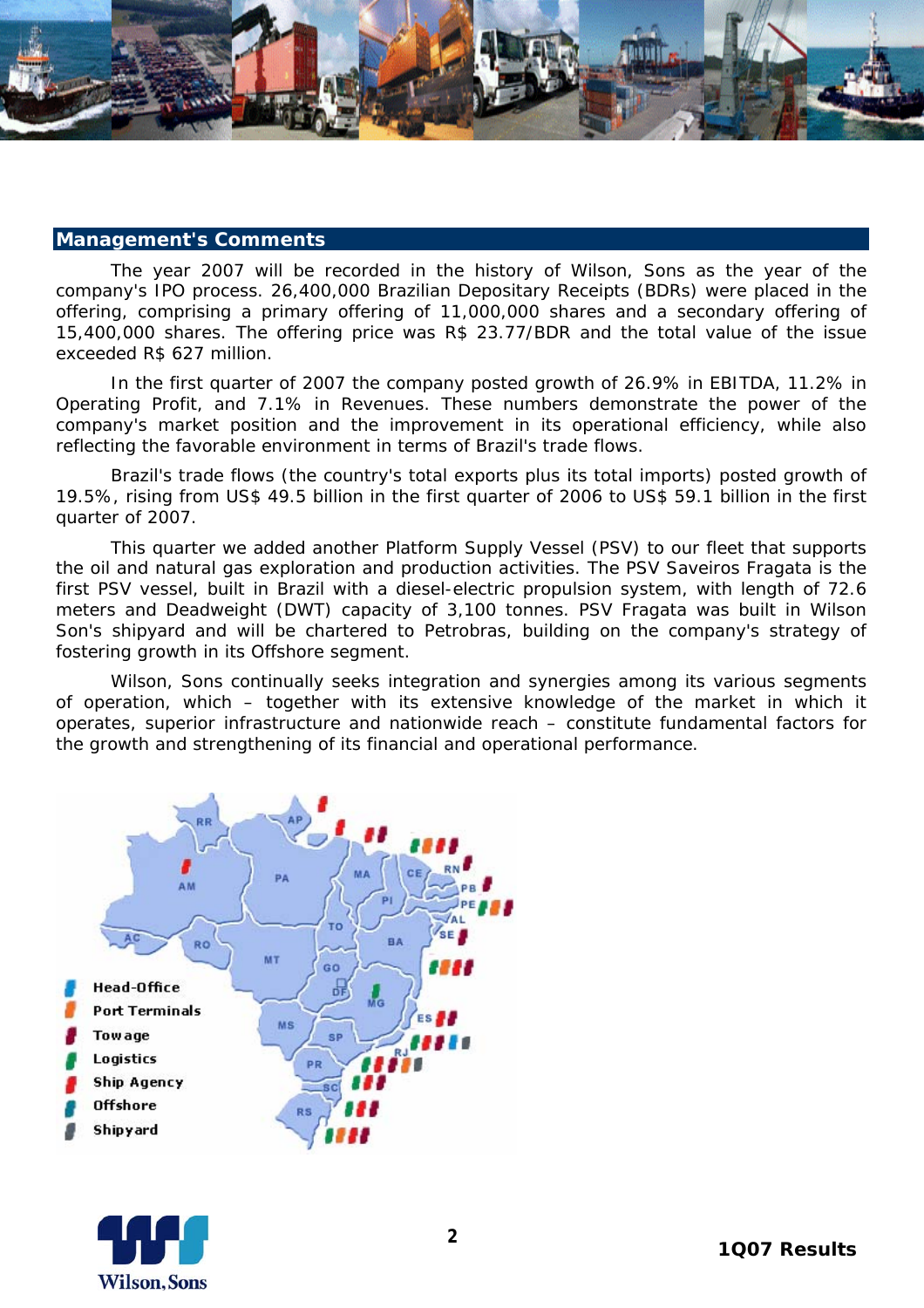

#### **Port Terminals**

Wilson, Sons operates in the Port Terminals segment through (a) container port terminals (Tecon Rio Grande and Tecon Salvador), (b) terminal support for the oil industry, (c) to a lesser extent, in public ports. The main services provided in our terminals consist of loading and unloading of vessels and storage of cargo and auxiliary services.

| <b>Port Terminals</b>      | <b>1Q07</b> | <b>1Q06</b> | Chg. $(\%)$ |
|----------------------------|-------------|-------------|-------------|
| Revenue (US\$ MM)          | 30.0        | 26.3        | 14.1        |
| Operating Profit (US\$ MM) | 8.1         | 5.9         | 37.3        |
| Operating Margin (%)       | 26.9%       | 22.4%       | 4.5p.p.     |
| EBITDA (US\$ MM)           | 9.5         | 7.4         | 28.0        |
| EBITDA Margin (%)          | 31.6%       | 28.2%       | 3.4p.p.     |
| # of TEUs                  | 195,347     | 197,035     | $-0.9$      |

#### **Revenue**

Revenue in the Port Terminal segment rose by 14.1%, from US\$ 26.3 million in 1Q06 to US\$ 30.0 million in 1Q07, due to the improvement in the Deep Sea/Cabotage and Full/Empty Container ratios. The improvement in container handling mix resulted in increased average unit revenue. Despite a drop of 0.9% in the total number of TEUs handled as a result of the decline in the handling of empty containers and transshipment caused by the change in the calls of some shipowners (Tecon Salvador: Aliança and Mercosul Line; Tecon Rio Grande: Maersk), there was growth approximately of 18% in Deep Sea full-container volumes, which indicates an upward trend in the main driver of terminal handling and terminal revenue.

The devaluation of the U.S. dollar in relation to the Brazilian *real* increased import flows and consequently the level of storage revenue. There was also increased supplementary revenue from the supply of energy and the monitoring of reefer containers, due to the recovery of frozen chicken exports at Rio Grande, which had been adversely impacted by the outbreak of avian flu in 2006. In the supplementary services, Salvador recovered prices.

The Port Terminal dedicated to provide services to platform supply vessels (PSV), operating in the offshore oil and gas industry also presented a significant improvement in revenues compared to the 1Q06.

### **Operating Profit**

Operating profit in the Port Terminals segment rose 37.3%, from US\$ 5.9 million in 1Q06 to US\$ 8.1 million in 1Q07. The increase was due to a number of factors that impacted revenue, mainly the resetting of prices, increase in higher margin Deep Sea and full container movement and growth in storage operations.

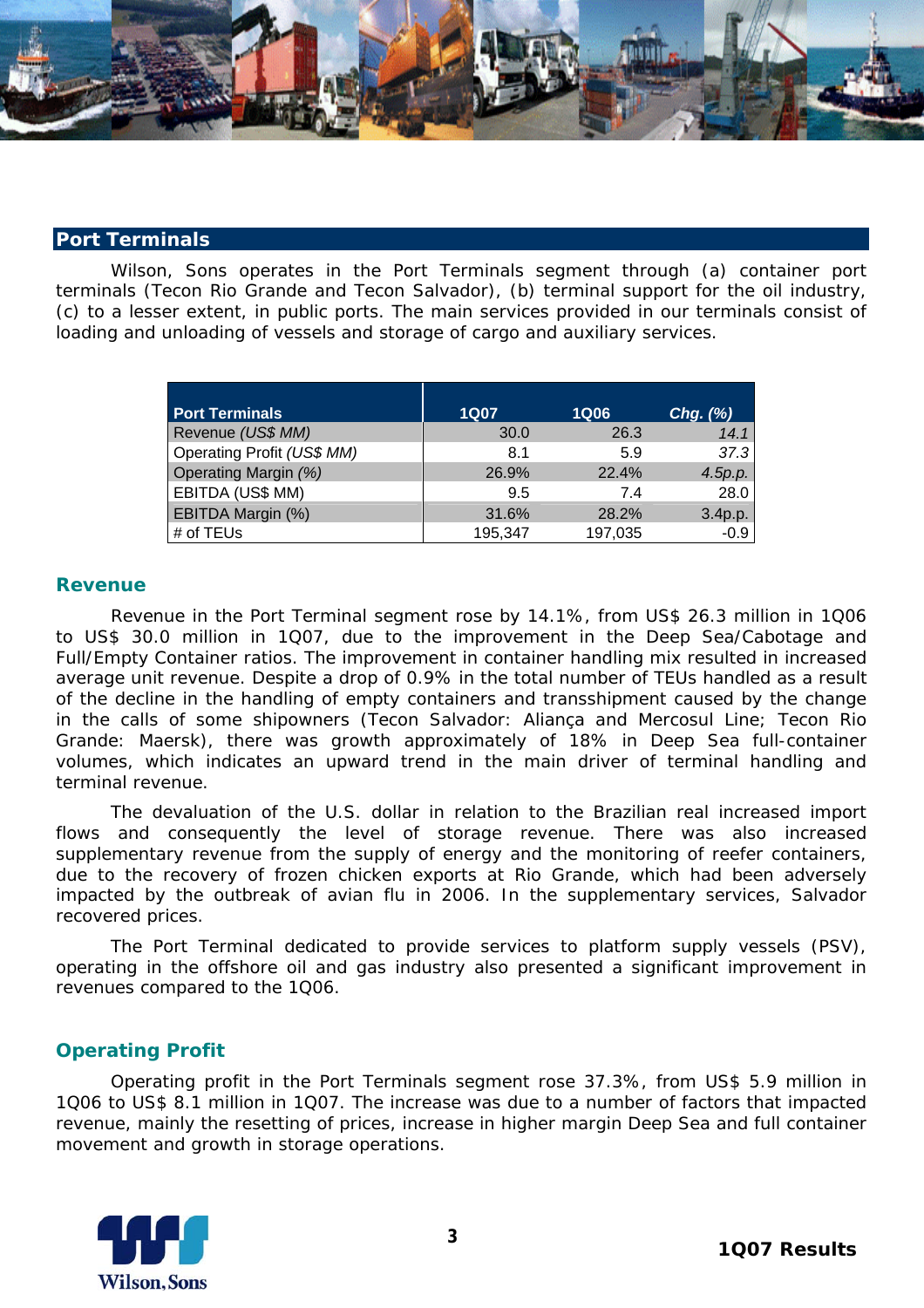

### **EBITDA**

EBITDA in the segment in 1Q07 was US\$ 9.5 million, an increase of 28.0% from the US\$ 7.4 million posted in 1Q06.

#### **Towage**

Wilson, Sons offers the following services related to towing: (i) port towing, (ii) maritime towing, (iii) salvage support, and (iv) support for operations in the offshore industry.

| Towage                     | 1007   | 1Q06   | $Chg.$ $(\%)$ |
|----------------------------|--------|--------|---------------|
| Revenue (US\$ MM)          | 29.3   | 25.7   | 13.8          |
| Operating Profit (US\$ MM) | 8.3    | 7.6    | 9.9           |
| Operating Margin (%)       | 28.5%  | 29.5%  | $-1.0 p.p.$   |
| EBITDA (US\$ MM)           | 10.3   | 97     | 6.5           |
| EBITDA Margin (%)          | 35.3%  | 37.7%  | $-2.4p.p.$    |
| # of Manoeuvres            | 14,305 | 14,498 | $-1.3$        |

### **Revenue**

Revenue from this segment rose 13.8%, from US\$ 25.7 million in 1Q06 to US\$ 29.3 million in 1Q07. The increase was due to: (i) ocean towage operations, special salvage operations and oil exploration and production platform attendance; and (ii) an increase in average unit revenue due to price renegotiation to recover tariffs.

# **Operating Profit**

Operating profit increased by 9.9%, from US\$ 7.6 million in 1Q06 to US\$ 8.3 million in 1Q07.

### **EBITDA**

EBITDA in 1Q07 was US\$ 10.3 million, up 6.5% from the US\$ 9.7 million reported in 1Q06.

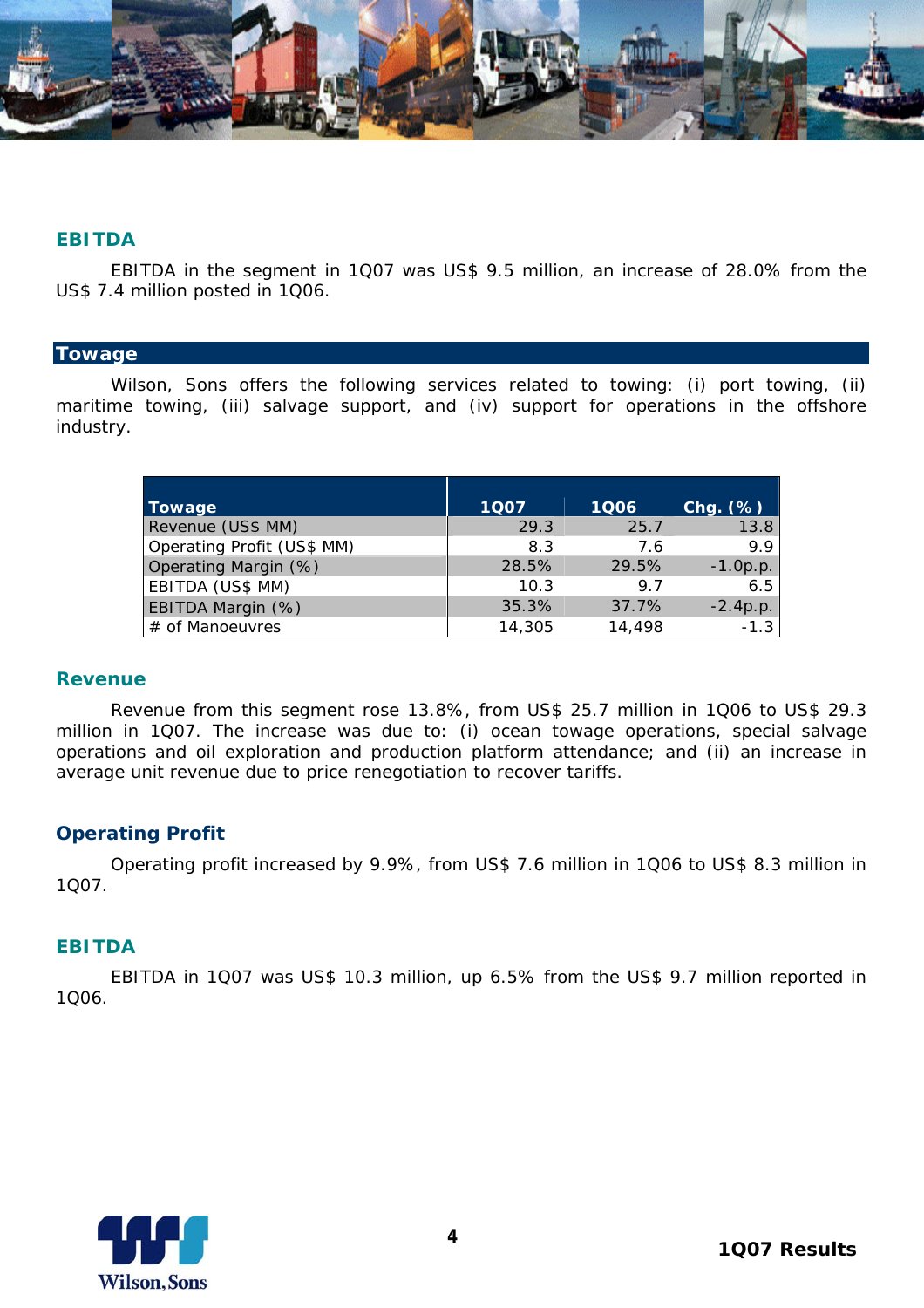

### **Logistics**

Wilson, Sons develops and provides differentiated logistics solutions for its costumers' supply chains and distribution of their products, including a number of logistic services, such as (i) storage, (ii) customs storage, (iii) distribution, (iv) road transportation, (v) multimodal transportation, and (vi) Non Vessel Operating Common Carrier ("NVOCC").

| Logistics                   | 1Q07        | 1Q06 | $Chg.$ $(\%)$ |
|-----------------------------|-------------|------|---------------|
| Revenue (US\$ MM)           | 14.8        | 10.8 | 36.7          |
| Operating Profit (US\$ MM)  | 1. $\Omega$ | 0.8  | 26.9          |
| <b>Operating Margin (%)</b> | 6.7%        | 7.2% | $-0.5p.p.$    |
| EBITDA (US\$ MM)            | 1.1         | 0.9  | 22.4          |
| EBITDA Margin (%)           | 7.4%        | 8.3% | $-0.9p.p.$    |

### **Revenue**

Revenue in the Logistics segment rose 36.7%, from US\$ 10.8 million in 1Q06 to US\$ 14.8 million in 1Q07. The main factors behind this increase were: (i) operations with new large clients and an expansion in the scope of services provided to current clients, and (ii) an increase in the volume of transport operations from new and existing clients, mainly in the South of the country. In Santo André (São Paulo state), where our Bonded Warehouse and General Warehouse operations are located, we experienced high growth in revenue due to the addition of new clients and a recovery in retail client prices.

# **Operating Profit**

Operating profit in the segment rose 26.9%, from US\$ 0.8 million in 1Q06 to US\$ 1.0 million in 1Q07. The main reason for this upturn was the increase in revenue due to the improved client portfolio.

#### **EBITDA**

EBITDA in 1Q07 was US\$ 1.1 million, posting growth of 22.4% from the US\$ 0.9 million posted in 1Q06.

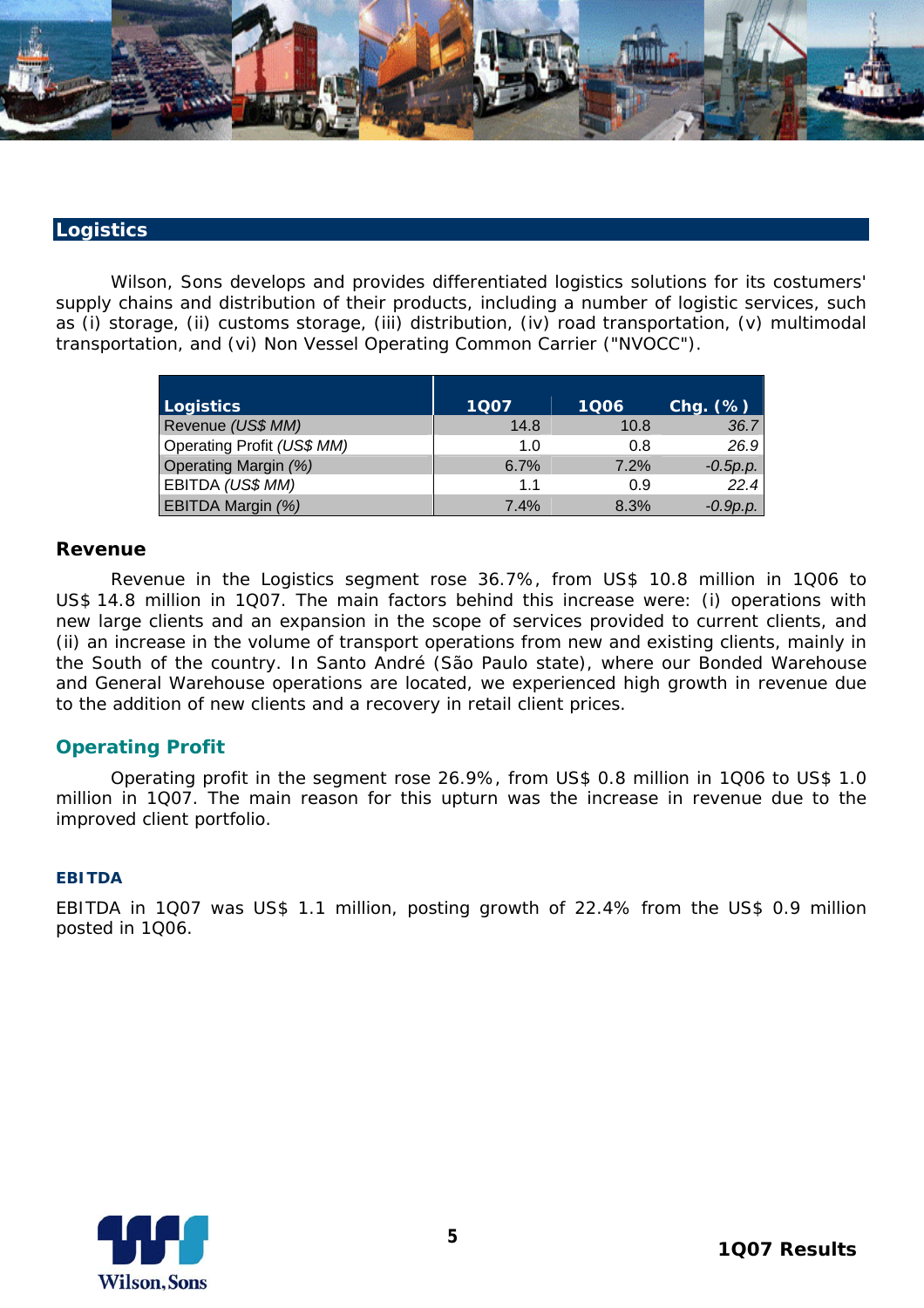

### **Ship agency**

In the ship agency segment, Wilson, Sons Operates as attorneys-in-fact of the ship owners and offer the following services: (i) sales offices, (ii) documentation services, (iii) container control, (iv) demurrage control, and (v) provision of service to vessels in the ports.

| <b>Ship Agency</b>          | 1007  | 1Q06  | $Chg.$ $(\%)$ |
|-----------------------------|-------|-------|---------------|
| Revenue (US\$ MM)           | 4.5   | 4.3   | 5.2           |
| Operating Profit (US\$ MM)  | $14$  | 12    | 21.9          |
| <b>Operating Margin (%)</b> | 31.4% | 27.1% | 4.3p.p.       |
| EBITDA (US\$ MM)            | 1.6   | 1.3   | 20.4          |
| EBITDA Margin (%)           | 34.7% | 30.3% | 4.4p.p.       |
| # of Vessel Calls           | 1,434 | 1,618 | $-11.4$       |

#### **Revenue**

The ship agency segment posted Revenue of US\$ 4.5 million in 1Q07, up 5.2% from US\$ 4.3 million in 1Q06. This was mainly explained by a 5.3% increase in the number of bill of ladings issued and 16.2% more containers controlled, which compensated for the 11.4% drop in the number of vessel calls served. The fall in vessel calls occurred because some Wilson, Sons' clients decided to open their own agencies.

# **Operating Profit**

The operating profit in 1Q07, US\$ 1.4 million, is 21.9% higher than the operating profit in 1Q06, US\$ 1.2 million, mainly due to savings in the main cost and expense items in the segment, such as personnel and communication.

### **EBITDA**

EBITDA in the Ship agency segment in 1Q07 was US\$ 1.6 million, an increase of 20.4% from the US\$ 1.3 million reported in 1Q06.

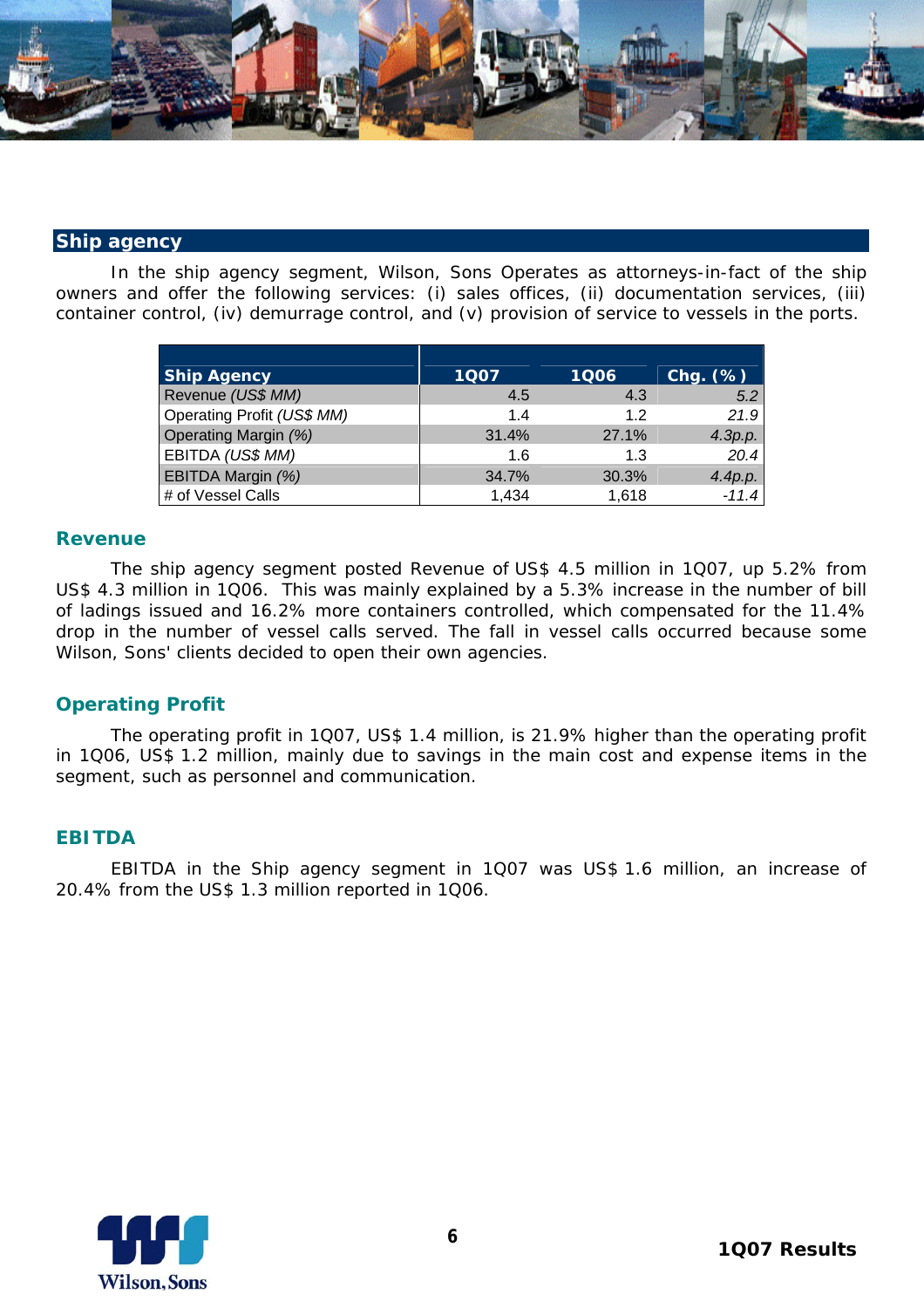

#### **Offshore**

This segment renders support services for the exploration and production of oil and gas through the operation of Platform Supply Vessels (PSVs) that transport equipment, driling sludge, tubes, food, cement and any other required materials, to and from the offshore platform to the operating base.

| <b>Offshore</b>             | 1Q07  | 1Q06  | $Chg.$ $(%)$ |
|-----------------------------|-------|-------|--------------|
| Revenue (US\$ MM)           | 1.8   | 2.8   | $-35.8$      |
| Operating Profit (US\$ MM)  | 0.4   | 0.2   | 152.3        |
| <b>Operating Margin (%)</b> | 23.4% | 5.9%  | 17.4p.p.     |
| EBITDA (US\$ MM)            | 0.8   | 0.6   | 45.4         |
| EBITDA Margin (%)           | 45.2% | 19.9% | 25.3p.p.     |
| <b>PSVs</b>                 |       |       |              |

### **Revenue**

Revenue earned from this segment fell 35.8%, from US\$ 2.8 million in 1Q06 to US\$ 1.8 million in 1Q07. The drop was mainly due to a spot service provided by one of our tugs to the offshore industry in 2006. Revenues are from the operation of two PSVs, since the Company´s third PSV, PSV Fragata, started to operate in mid-April.

# **Operating Profit**

Despite the downward movement in this segment's revenue, Operating profit rose from US\$ 0.2 million in 1Q06 to US\$ 0.4 million in 1Q07. The increase was mainly due to a reduction in maintenance costs.

### **EBITDA**

EBITDA in 1Q07 was US\$ 0.8 million, rising 45.4% from the US\$ 0.6 million posted in 1Q06.

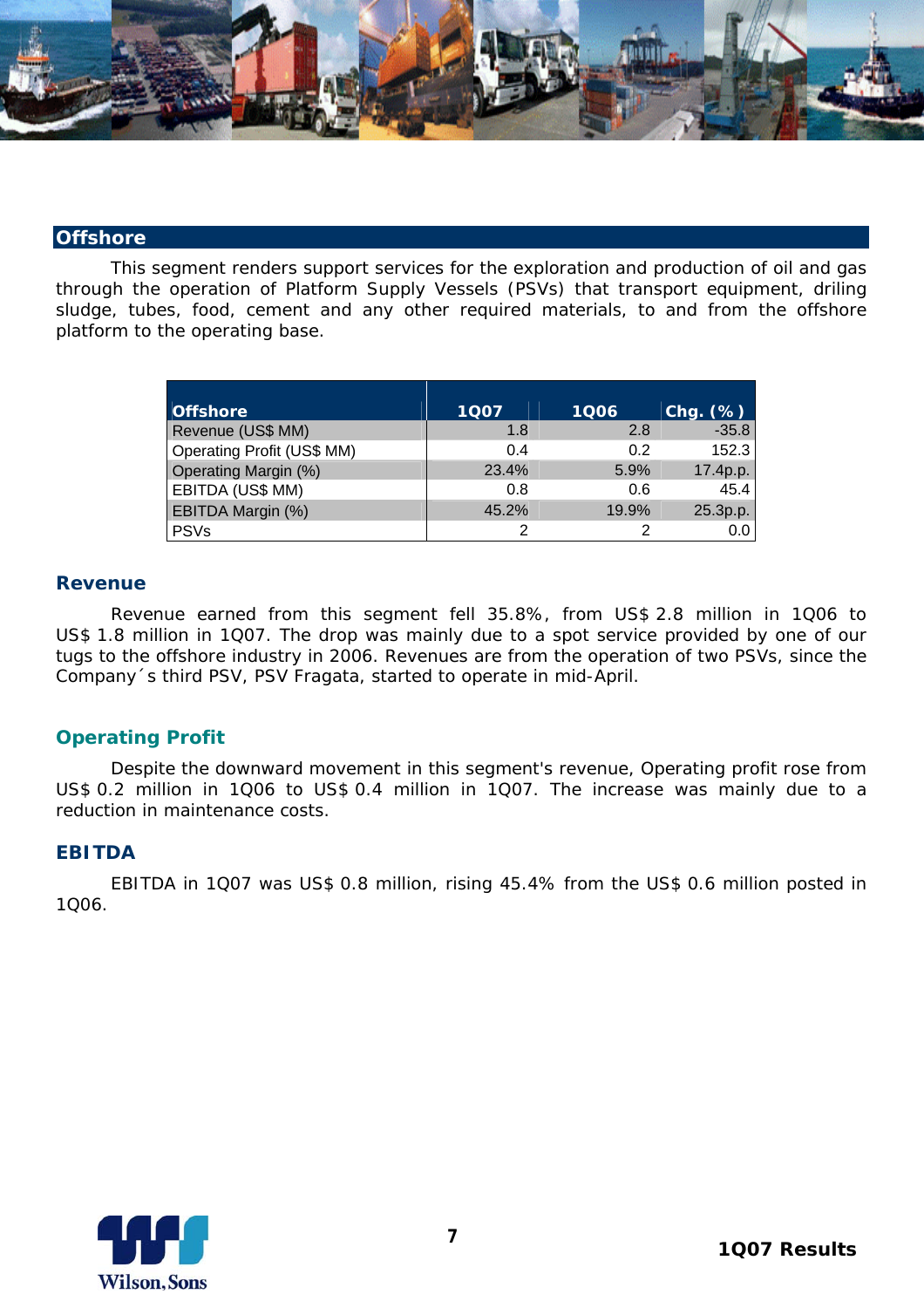

#### **Non-Segmented Activities**

This segment combines the services rendered by Wilson, Sons' shipyard for third party, Wilson, Sons 33.3% interest in the dredging company Dragaport, and the company's management costs, applicable to all segments.

| Non-segmented                     | 1Q07   | 1Q06  | Chg. (%) |
|-----------------------------------|--------|-------|----------|
| Revenue (US\$ MM)                 | 22     | 72    | $-69.7$  |
| <b>Operating Profit (US\$ MM)</b> | $-4.2$ | $-21$ | 103.7    |
| <b>Operating Margin (%)</b>       | -      | -     |          |
| EBITDA (US\$ MM)                  | $-4.1$ | -4.8  | $-13.4$  |
| <b>EBITDA Margin (%)</b>          |        |       |          |

#### **Revenue**

Revenue declined by 69.7%, from US\$ 7.2 million in 1Q06 to US\$ 2.2 million in 1Q07, mainly due to: (i) reductions of the dredging operations in 1Q07 at Dragaport, a joint venture of Wilson, Sons (ii) the shipyard sales to third parties in 1Q06, which did not occur in 1Q07.

### **Operating Profit**

The segment's losses increased from US\$ 2.1 million in 1Q06 to a loss of US\$ 4.2 million in 1Q07, mainly due to: (i) reductions of the dredging operations in 1Q07 at Dragaport, a joint venture of Wilson, Sons and (ii) the shipyard sales to third parties in 1Q06, which did not occur in 1Q07.

### **EBITDA**

EBITDA in 1Q07 posted a loss of US\$ 4.1 million, 13.4% down from the EBITDA loss of US\$ 4.8 million reported in 1Q06.

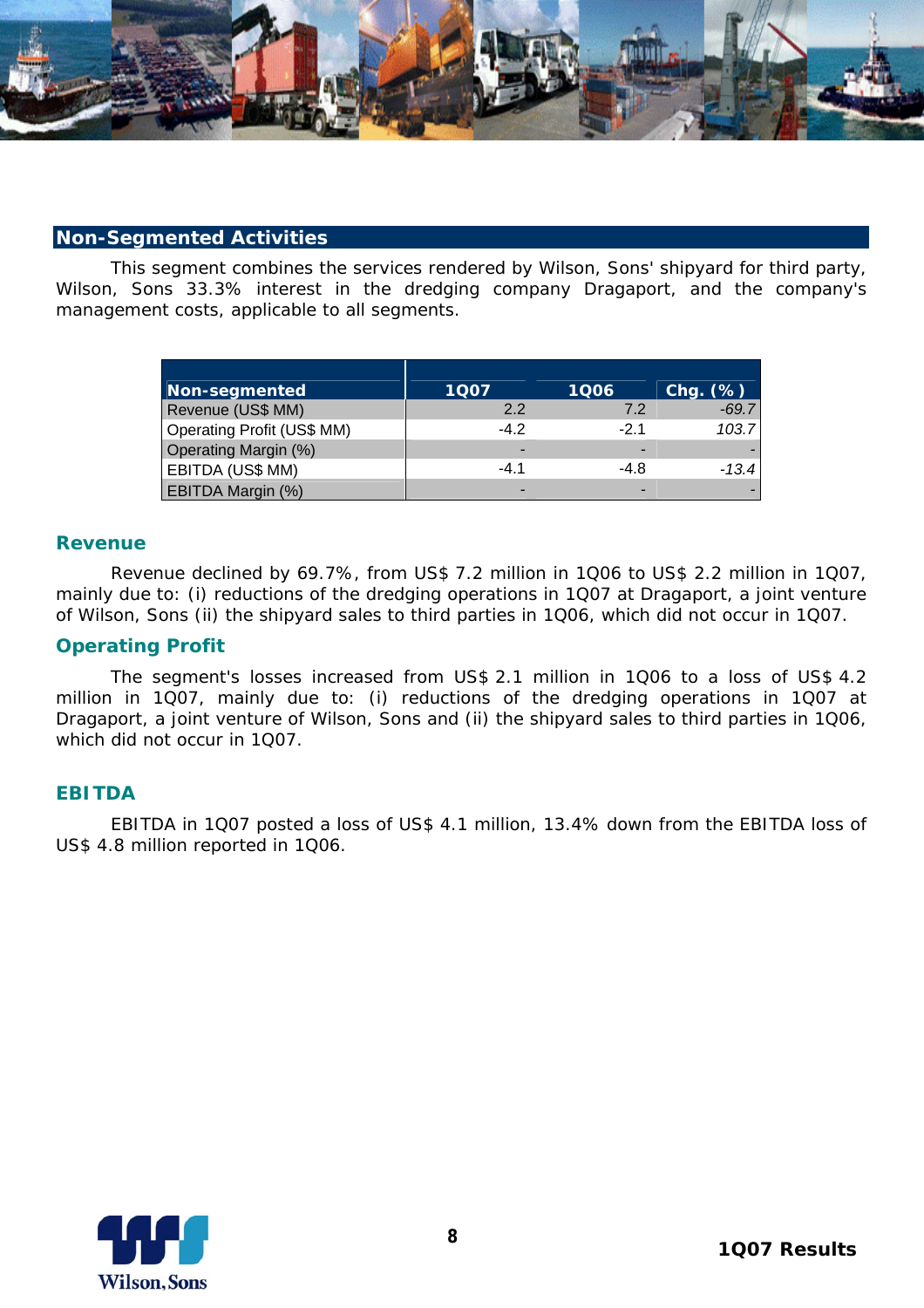

#### **CONSOLIDATED**

#### **Revenue**

 Consolidated Revenue rose 7.1%, from US\$ 77.2 million in 1Q06 to US\$ 82.6 million in 1Q07. This increase of US\$ 5.4 million was mainly due to: (i) additional services in Towage, (ii) New clients in Logistics, (iii) Increase in Port Terminals operations to the oil and gas industry, and (iv) Improvement in container handling mix and increase in supplementary services provided by Port Terminals.

| Revenue (US\$ MM)        | <b>1Q07</b> | <b>1Q06</b> | $Chg.$ $(\%)$ |
|--------------------------|-------------|-------------|---------------|
| <b>Port Terminals</b>    | 30.0        | 26.3        | 14.1          |
| Towage                   | 29.3        | 25.7        | 13.8          |
| Logistics                | 14.8        | 10.8        | 36.7          |
| Ship Agency              | 4.5         | 4.3         | 5.2           |
| Offshore                 | 1.8         | 2.8         | $-35.8$       |
| Non-segmented Activities | 2.2         | 7.2         | $-69.7$       |
| <b>Total</b>             | 82.6        | 77.2        | 7.1           |

#### **Raw Material and Consumable Used**

Costs of raw materials and consumables used increased 10,8% from US\$ 10.0 million in 1Q06 to US\$ 11.1 million in 1Q07, mainly due to: (i) increases in our operations, specifically in Towage, Logistics and Port Terminals, and (ii) Exchange rate variations, since our costs of raw material and consumables are mainly linked to the Real.

#### **Personnel Expenses**

Our personnel expenses rose by 15.5%, from US\$ 18.7 million in 1Q06 to US\$ 21.5 million in 1Q07. The increase was due to: (i) an increase in the number of employees, especially in the Logistics (new operations) and Port Terminal segments, (ii) annual increases related to collective bargain agreements, and (iii) exchange rate impact.

#### **Other Operating Expenses**

Other operating expenses fell by 2.3% from US\$ 32.1 million, in 1Q06, to US\$ 31.4 million in 1Q07. No material changes to be reported.

#### **Operating Profit**

Operating profit posted growth of 11.2%, from US\$ 13.5 million in 1Q06 to US\$ 15.0 million in 1Q07. The increase in operating profit of US\$ 1.5 million was mainly due to the increases in the Port Terminal and Towage segments.

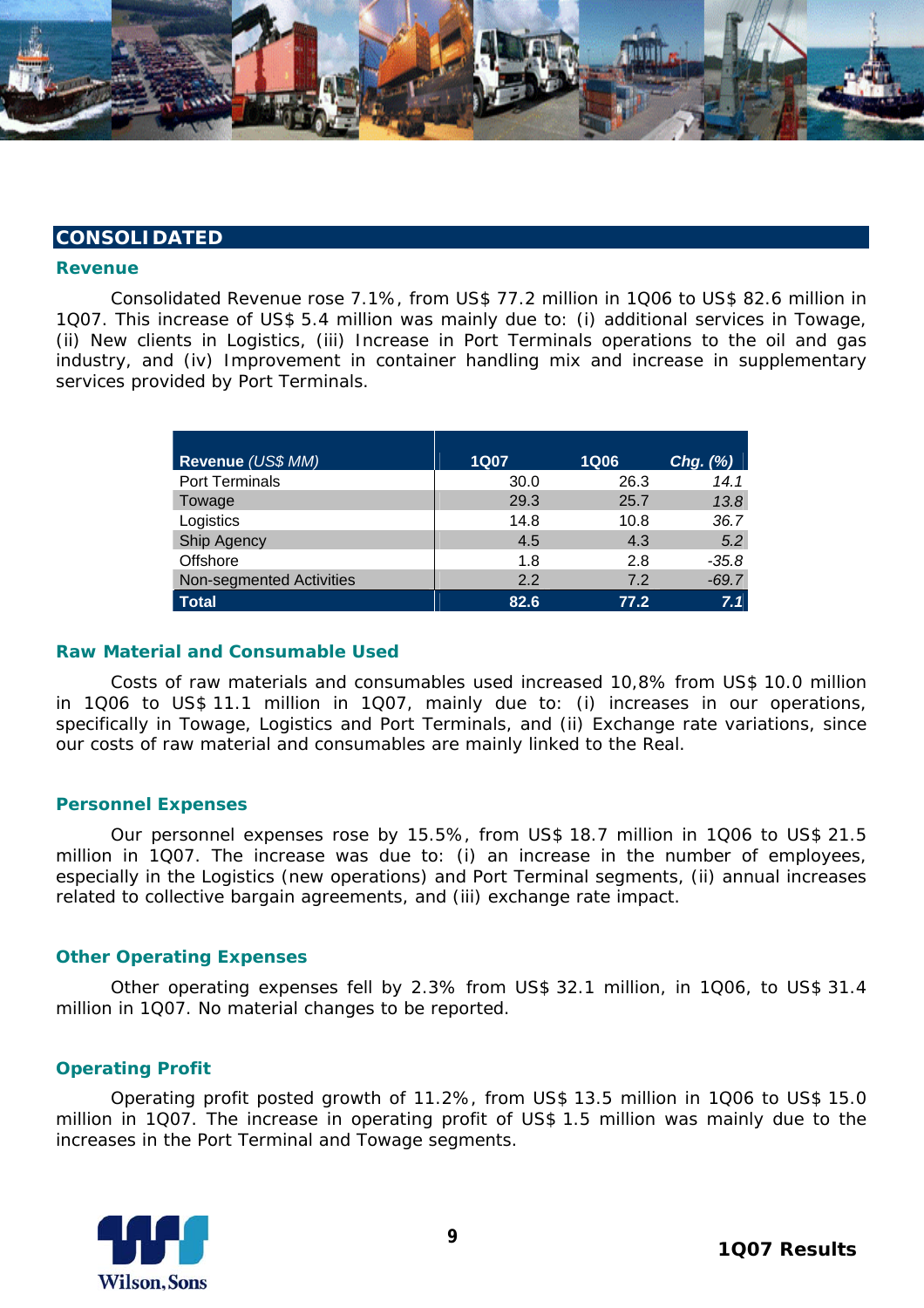

| <b>Operating Profit (US\$ MM)</b> | 1007   | <b>1Q06</b> | $Chg.$ $(\%)$ |
|-----------------------------------|--------|-------------|---------------|
| <b>Port Terminals</b>             | 8.1    | 5.9         | 37.3          |
| Towage                            | 8.3    | 7.6         | 9.9           |
| Logistics                         | 1.0    | 0.8         | 26.9          |
| Ship Agency                       | 1.4    | 1.2         | 21.9          |
| Offshore                          | 0.4    | 0.2         | 152.3         |
| Non-segmented Activities          | $-4.2$ | $-2.1$      | 103.7         |
| Total                             | 15.0   | 13.5        | 11.2          |

# **EBITDA**

EBITDA in 1Q07 was US\$ 19.2 million, posting an increase of 26.9% in relation to the EBITDA of US\$ 15.1 million reported in 1Q06. The increase in EBITDA of US\$ 4.1 million was mainly due increases in Port Terminal and Towage.

| <b>EBITDA (US\$ MM)</b>  | <b>1Q07</b> | <b>1Q06</b> | $Chg.$ $(\%)$ |
|--------------------------|-------------|-------------|---------------|
| Port Terminals           | 9.5         | 7.4         | 28.0          |
| Towage                   | 10.3        | 9.7         | 6.5           |
| Logistics                | 1.1         | 0.9         | 22.4          |
| <b>Ship Agency</b>       | 1.6         | 1.3         | 20.4          |
| Offshore                 | 0.8         | 0.6         | 45.4          |
| Non-segmented Activities | $-4.1$      | $-4.8$      | $-13.4$       |
| <b>Total</b>             | 19.2        | 15.1        | 26.9          |

### **Financial Income and Expenses**

Net financial income fell by 4,5% from US\$ 1.8 million in 1Q06 to US\$ 1.7 million in 1Q07, due to the decline in the annualized CDI rate from 16.9% in 1Q06 to 12.7% in 1Q07.

### **Profit for the Period**

Net income increased by 46.5%, from US\$ 8.2 million in 1Q06 to US\$ 12.0 million in 1Q07, highlighting that a non-recurring Loss on disposal of investment (US\$ 2.8 million) occurred in 1Q06.

#### **Investments**

Investments in 1Q07 totaled US\$ 13.0 million, up 71.7% from the US\$ 7.6 million invested in 1Q06, due to the construction of the third berth at Tecon Rio Grande and the program to renew the towage fleet.

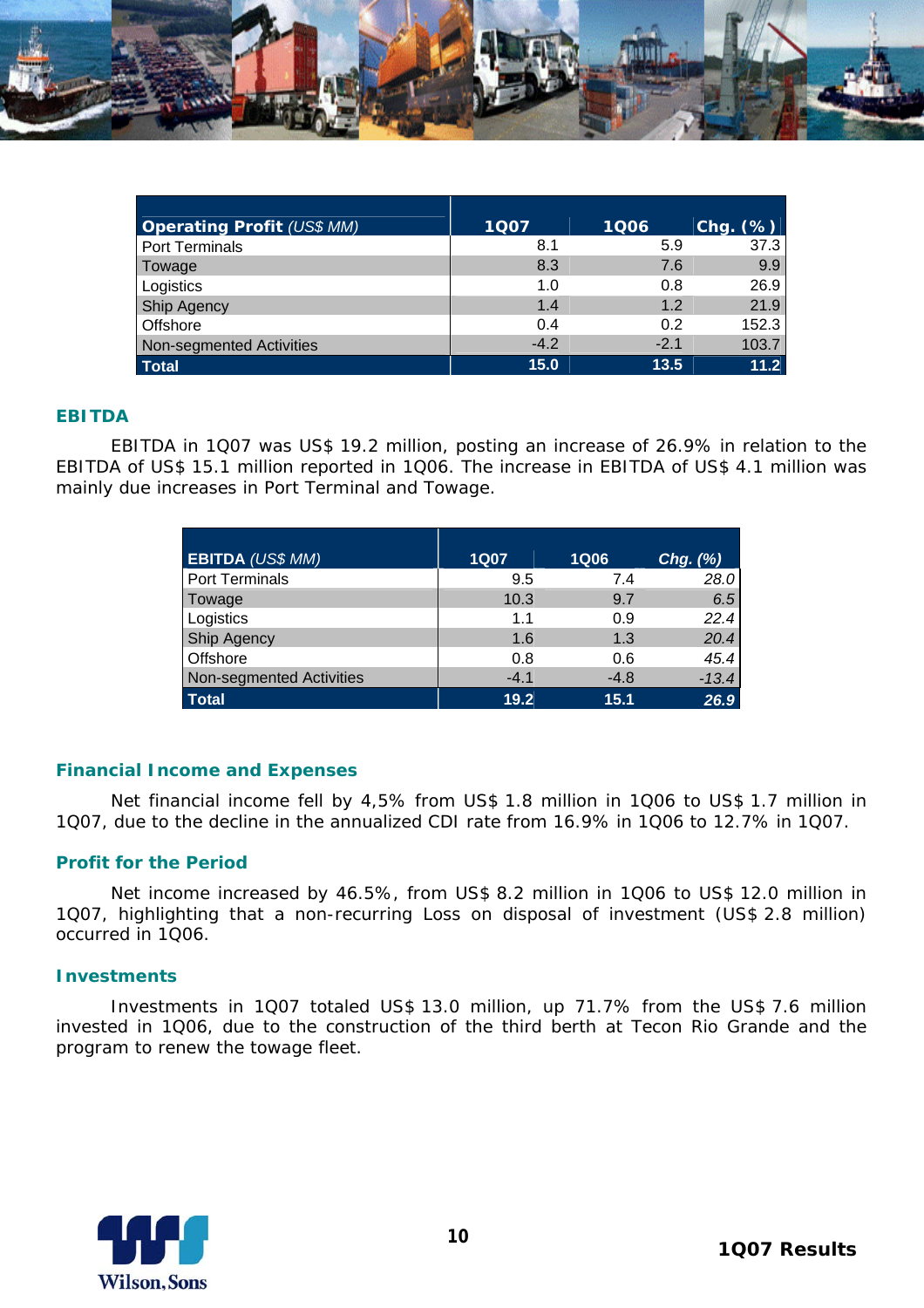

| <b>CAPEX (US\$ MM)</b>   | <b>1Q07</b> | 1Q06 | Chg. $(\%)$ |
|--------------------------|-------------|------|-------------|
| Port Terminals           | 4.8         | 4.3  | 13.0        |
| Towage                   | 2.4         | 1.5  | 63.2        |
| Logistics                | 0.0         | 0.1  | $-36.4$     |
| Ship Agency              | 0.1         | 0.1  | $-38.6$     |
| Offshore                 | 5.4         | 1.5  | 251.7       |
| Non-segmented Activities | 0.2         | 0.1  | 133.3       |
| <b>Total</b>             | 13.0        | 7.6  | 71.7        |

### **Indebtedness**

Although the Company's total debt remained virtually flat (0.8% in 1Q07 over 1Q06), net debt increased by 10.4%, from US\$ 55.6 million to US\$ 61.3 million, as cash and cash equivalents fell 9% in the period.

As for the debt profile, there was no change in the balance between short and longterm. Of the total debt, 86% is long-term.

Similarly, US\$ denominated debt in 1Q07 represented 99.0%.

| Net Debt (US\$ MM)     | <b>1Q07</b> | <b>1Q06</b> | $Chg.$ $(\%)$  |
|------------------------|-------------|-------------|----------------|
| <b>Short Term</b>      | 15.5        | 14.9        | 3.9            |
| Long Term              | 95.5        | 95.2        | 0.3            |
| <b>Total Debt</b>      | 111.0       | 110.2       | 0.8            |
| (-) Cash & Equivalents | $-49.7$     | $-54.6$     | $-9.0$         |
| $=$ Net Debt           | 61.3        | 55.6        | $10.4^{\circ}$ |

| Total Debt (US\$ MM)    | <b>1Q07</b> | <b>1Q06</b> |
|-------------------------|-------------|-------------|
| R\$ Denominated         | 11          | 0.8         |
| <b>US\$ Denominated</b> | 109.9       | 109.9       |
| <b>Total Debt</b>       | 111.0       | 110.2       |

\* The data and information presented in this press earnings announcement were not reviewed or audited by independent auditors.

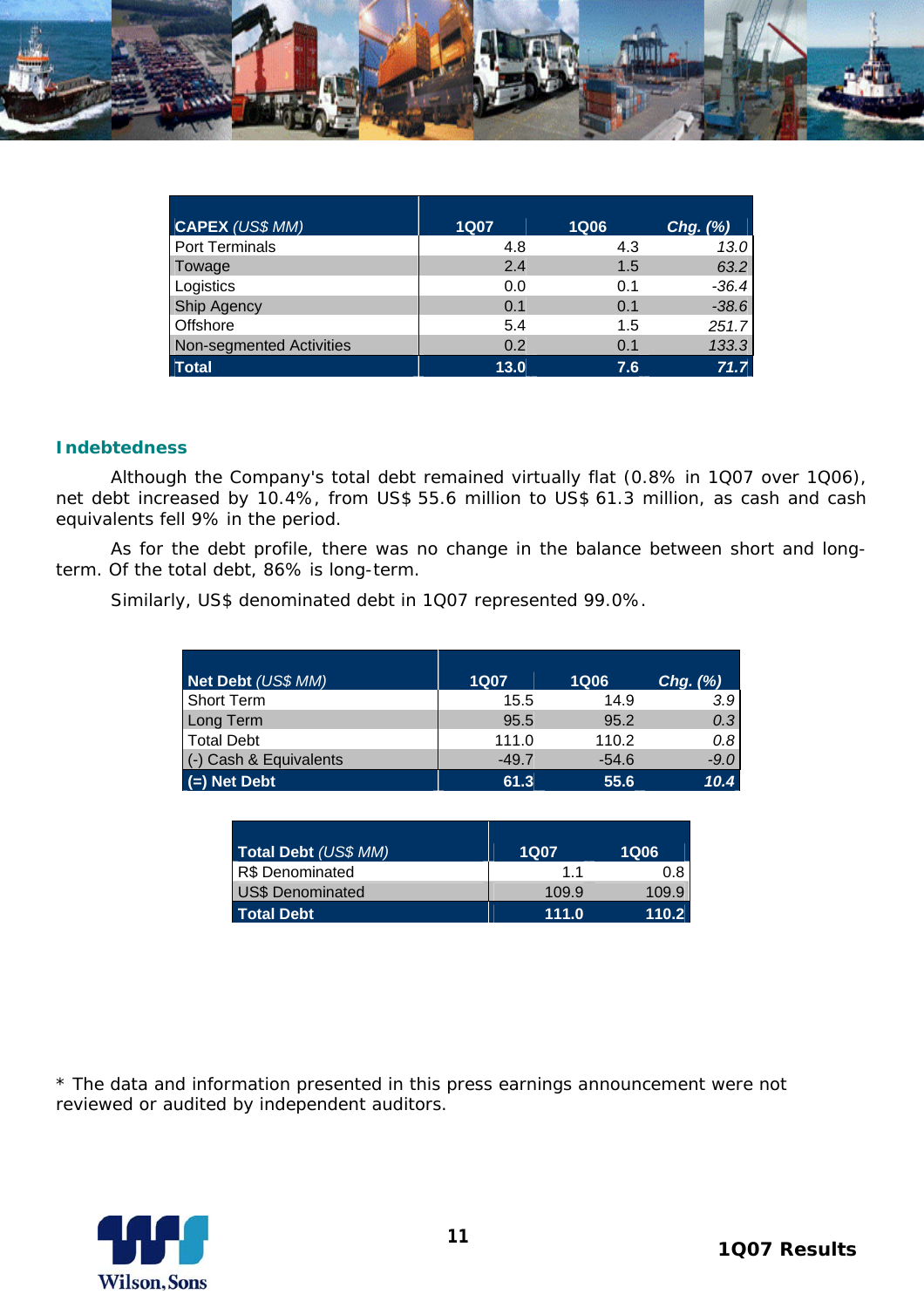

# **Contact**

#### **For more information please contact**:

*Felipe Gutterres*  Finance and IR Director E-mail: ri@wilsonsons.com.br *Marcelo Desterro*  Investor Relations Manager E-mail: marcelo.desterro@wilsonsons.com.br Tel: (21) 2126-4263

# **Upcoming Events**

#### **English Conference Call**

Thursday (May 17) 11:00 a.m. (EDT) – 12:00 p.m. (Brasilia Time) Ph.: +1 973 935-8893 Code: 8810068

> Replay: +1 (973) 341-3080 Code: 8810068

### **Portuguese Conference Call**

Thursday (May 17) 09:00 a.m. (EDT) – 10:00 p.m. (Brasilia Time) Ph.: +55 11 4688-6255 Code: Wilson, Sons

> Replay: (0xx11) 4688-6255 Code: Wilson, Sons

The webcast will be available on the website: **http://www.wilsonsons.com**

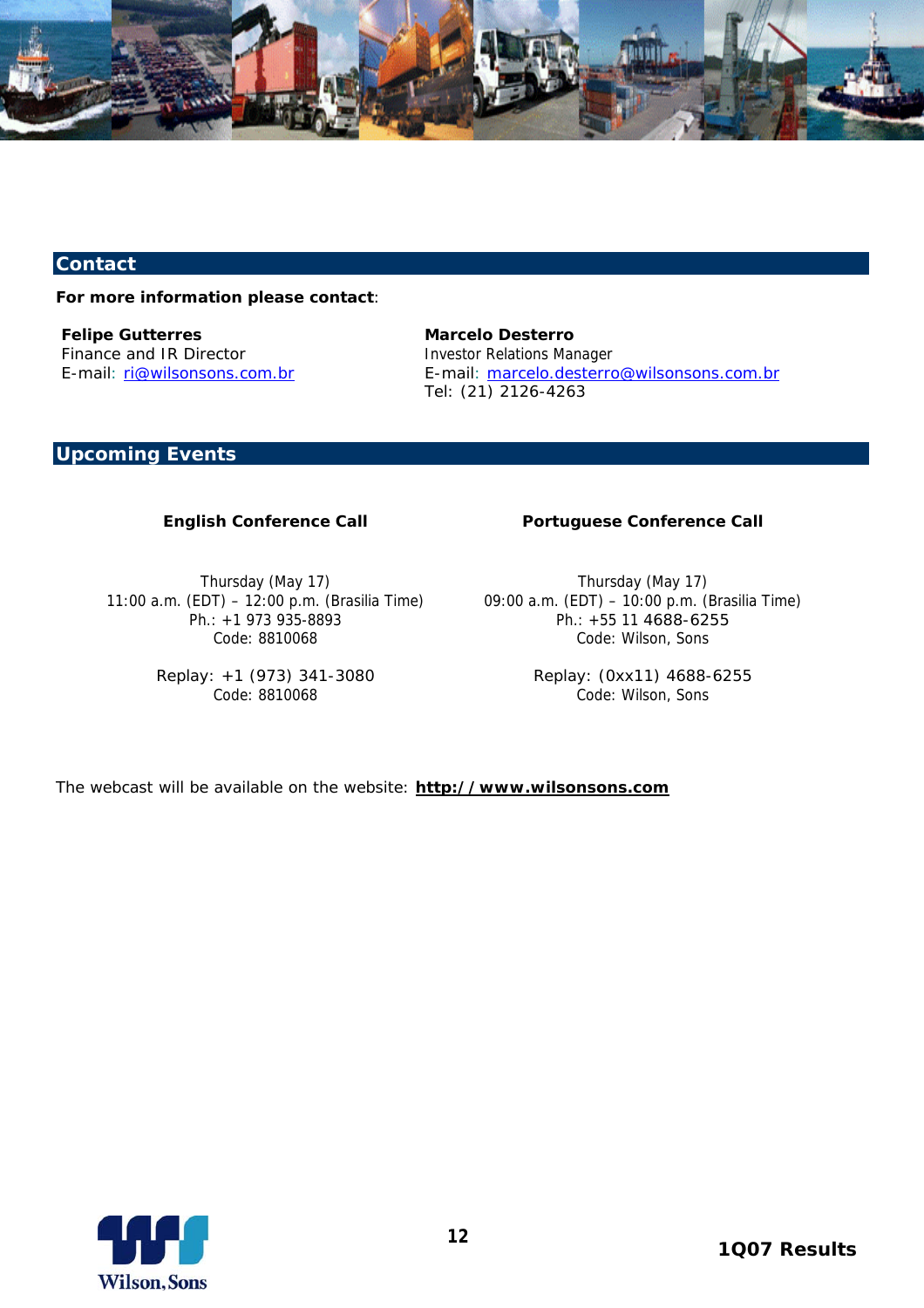

# **Condensed and Consolidated Income Statement\***

**WILSON SONS LIMITED** (FORMERLY NAMED OCEAN WILSONS LIMITED) AND SUBSIDIARIES CONSOLIDATED INCOME STATEMENT FOR THE PERIODS ENDED 31 MARCH 2007 AND 31 MARCH 2006

|                                                             | <b>1TO7</b> | <b>1T06</b> | <b>1TO7</b> | <b>1T06</b> |
|-------------------------------------------------------------|-------------|-------------|-------------|-------------|
|                                                             | US\$000     | US\$000     | R\$000      | R\$000      |
| <b>REVENUE</b>                                              | 82.604      | 77.160      | 169.371     | 167.622     |
| Raw materials and consumables used                          | (11.100)    | (10.015)    | (22.759)    | (21.757)    |
| Personnel expenses                                          | (21.542)    | (18.657)    | (44.170)    | (40.530)    |
| Depreciation & amortisation expense                         | (4.159)     | (4.423)     | (8.527)     | (9.609)     |
| Other operating expenses                                    | (31.380)    | (32.118)    | (64.342)    | (69.773)    |
| Profit on disposal of property plant and equipment          | 587         | 123         | 1.204       | 268         |
| Release of surplus on acquisition of interest in subsidiary |             | 1.433       |             | 3.113       |
| <b>OPERATING PROFIT</b>                                     | 15.010      | 13.503      | 30.777      | 29.334      |
| Investment income                                           | 3.129       | 3.453       | 6.416       | 7.501       |
| Loss on disposal of investment                              |             | (2.822)     |             | (6.131)     |
| Finance costs                                               | (1.401)     | (1.644)     | (2.873)     | (3.571)     |
| <b>PROFIT BEFORE TAX</b>                                    | 16.738      | 12.490      | 34.320      | 27.133      |
| Income tax expense                                          | (4.760)     | (4.316)     | (9.760)     | (9.376)     |
| <b>PROFIT FOR THE YEAR</b>                                  | 11.978      | 8.174       | 24.560      | 17.757      |
| Attributable to:                                            |             |             |             |             |
| Equity holders of parent                                    | 11.650      | 8.223       | 23.887      | 17.864      |
| Minority interests                                          | 328         | (49)        | 673         | (107)       |
|                                                             | 11.978      | 8.174       | 24.560      | 17.757      |

The accompanying notes are an integral part of the consolidated financial statements.

\*Not audited by independent auditors.